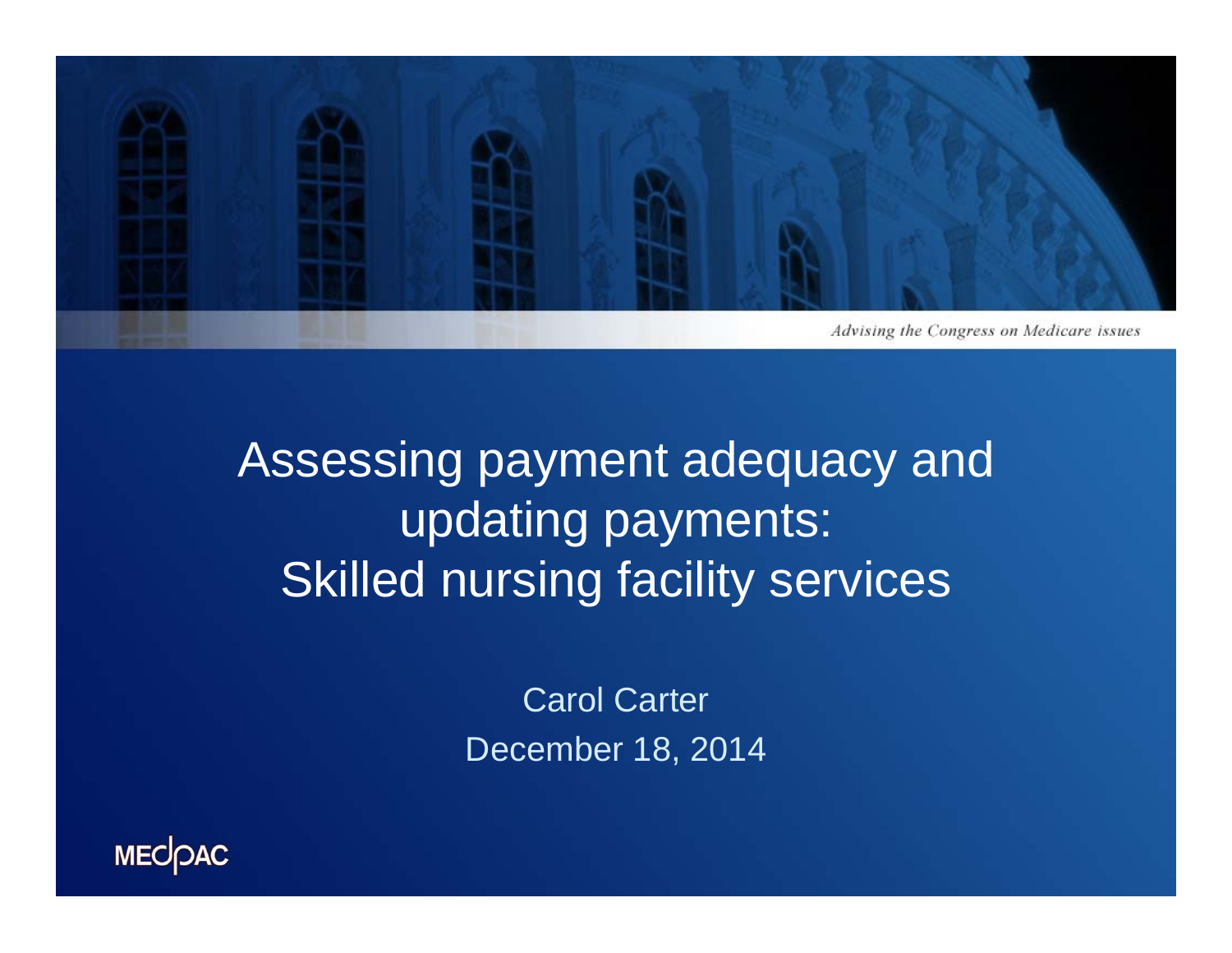### Outline of presentation

**- Overview of the SNF industry**  Analysis of payment adequacy **Nedicaid trends** 

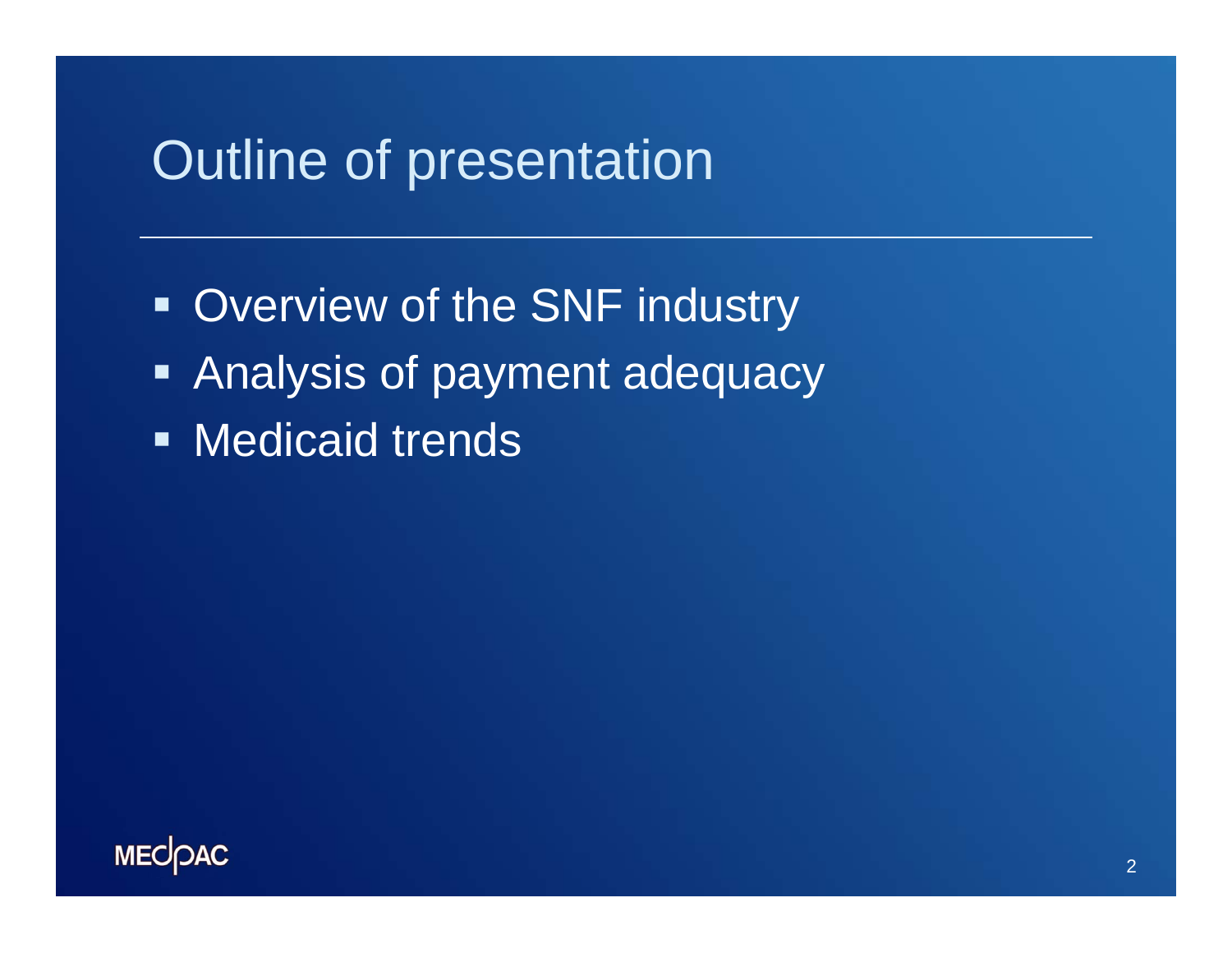## Skilled nursing facilities: providers, users, and Medicare spending

- Providers: 15,000
- **Beneficiary users:** 1.7 million
- **Nedicare spending: \$29 billion**
- Medicare share: 12% of days

22% of revenues

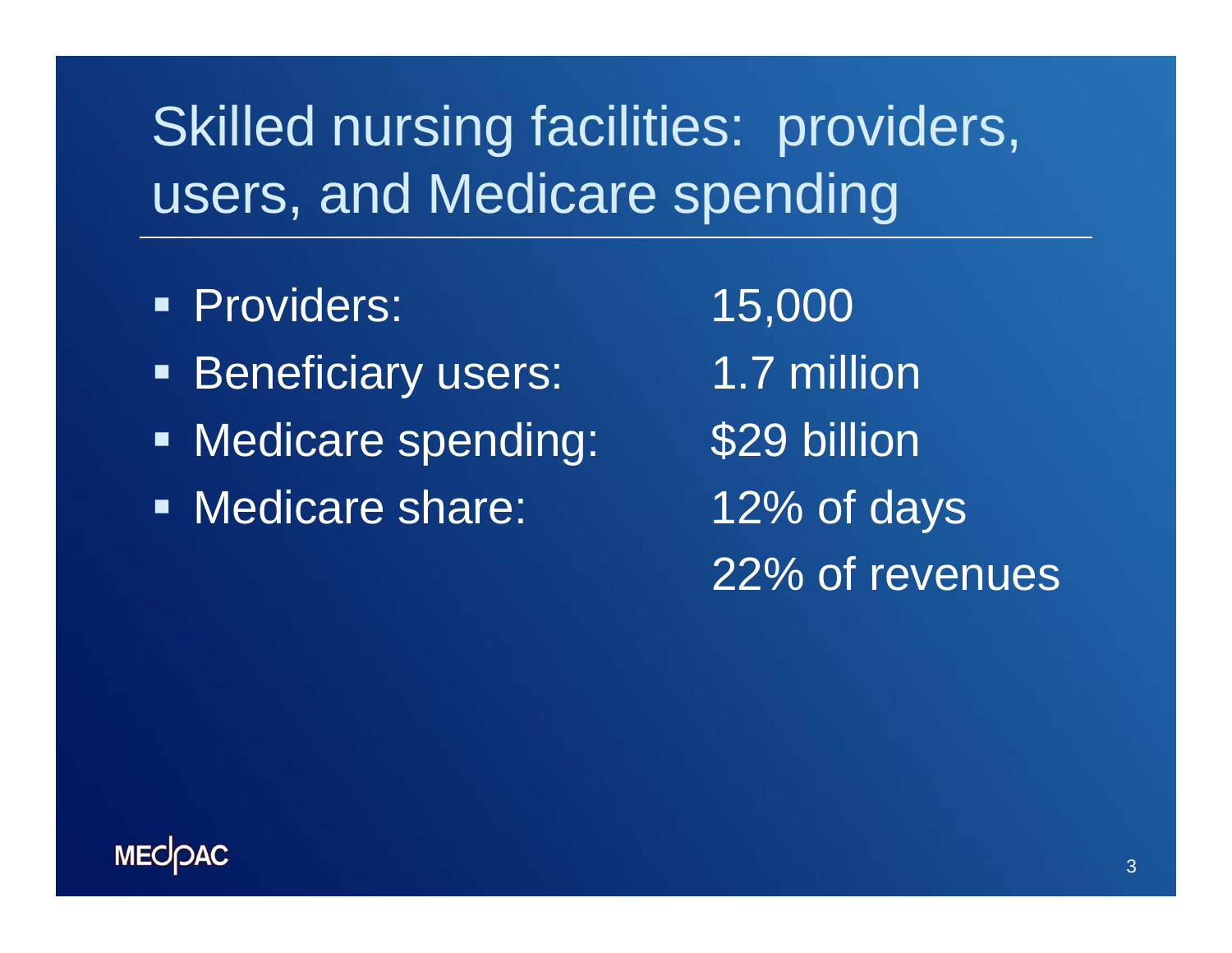### Payment adequacy framework

#### **Access**

- **Supply of providers**
- Volume of services
- **Quality**
- **EXECCESS to capital**
- Payments and costs

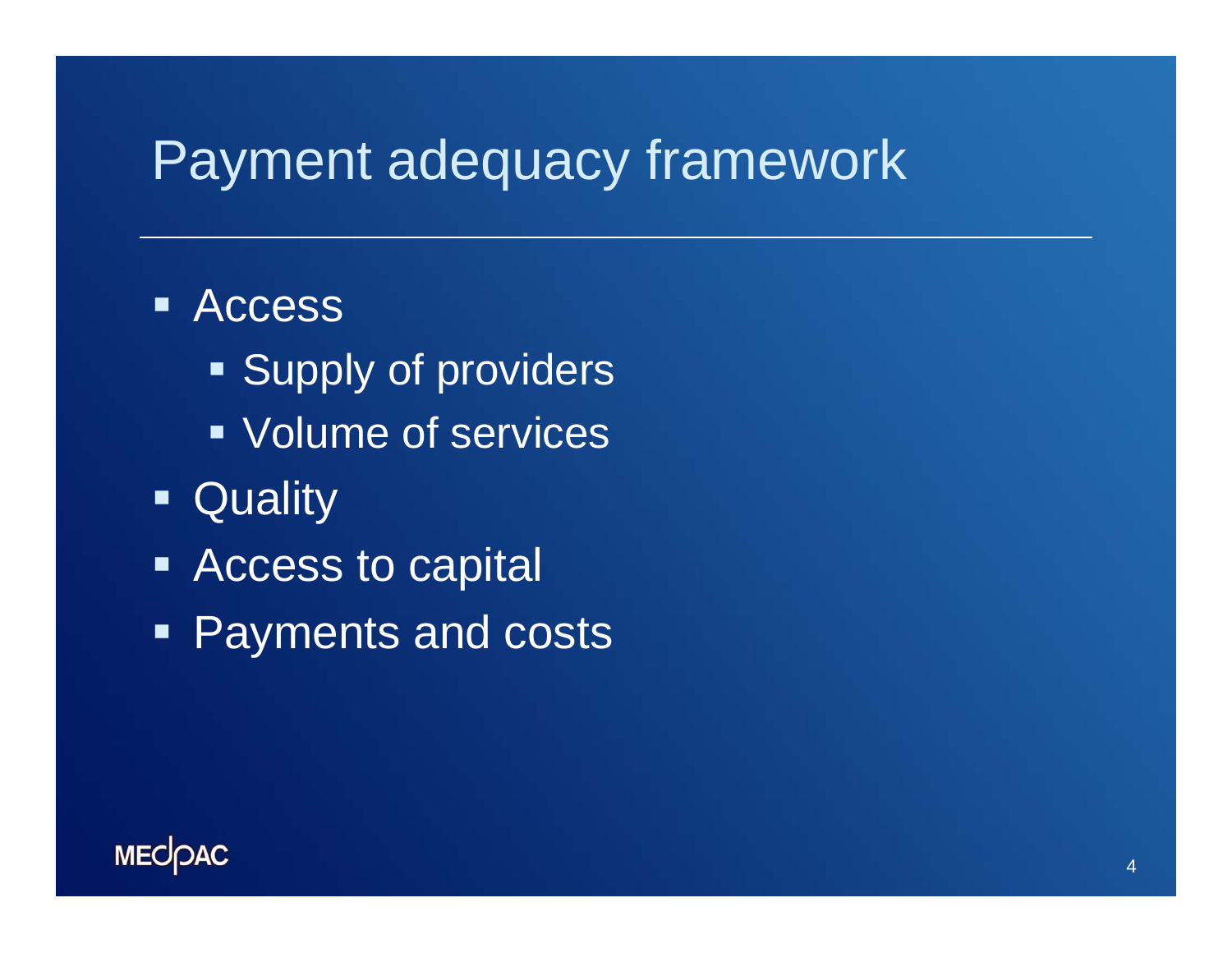## Access: supply adequate and stable in 2013

| <b>Indicator</b>                                                          |                | <b>Change from 2012</b>                                                                               |
|---------------------------------------------------------------------------|----------------|-------------------------------------------------------------------------------------------------------|
| <b>Supply</b>                                                             | $\Box$         | Unchanged (15,000)                                                                                    |
| <b>Share of beneficiaries</b><br>living in a county with<br>multiple SNFs | $\Box$         | Unchanged (3/4 live in a<br>county with 5+ SNFs)                                                      |
| <b>Occupancy rate</b>                                                     | $\blacksquare$ | <b>Small decrease (from</b><br>87% to 86% in 2013)<br>One quarter of SNFs<br>have rates less than 72% |

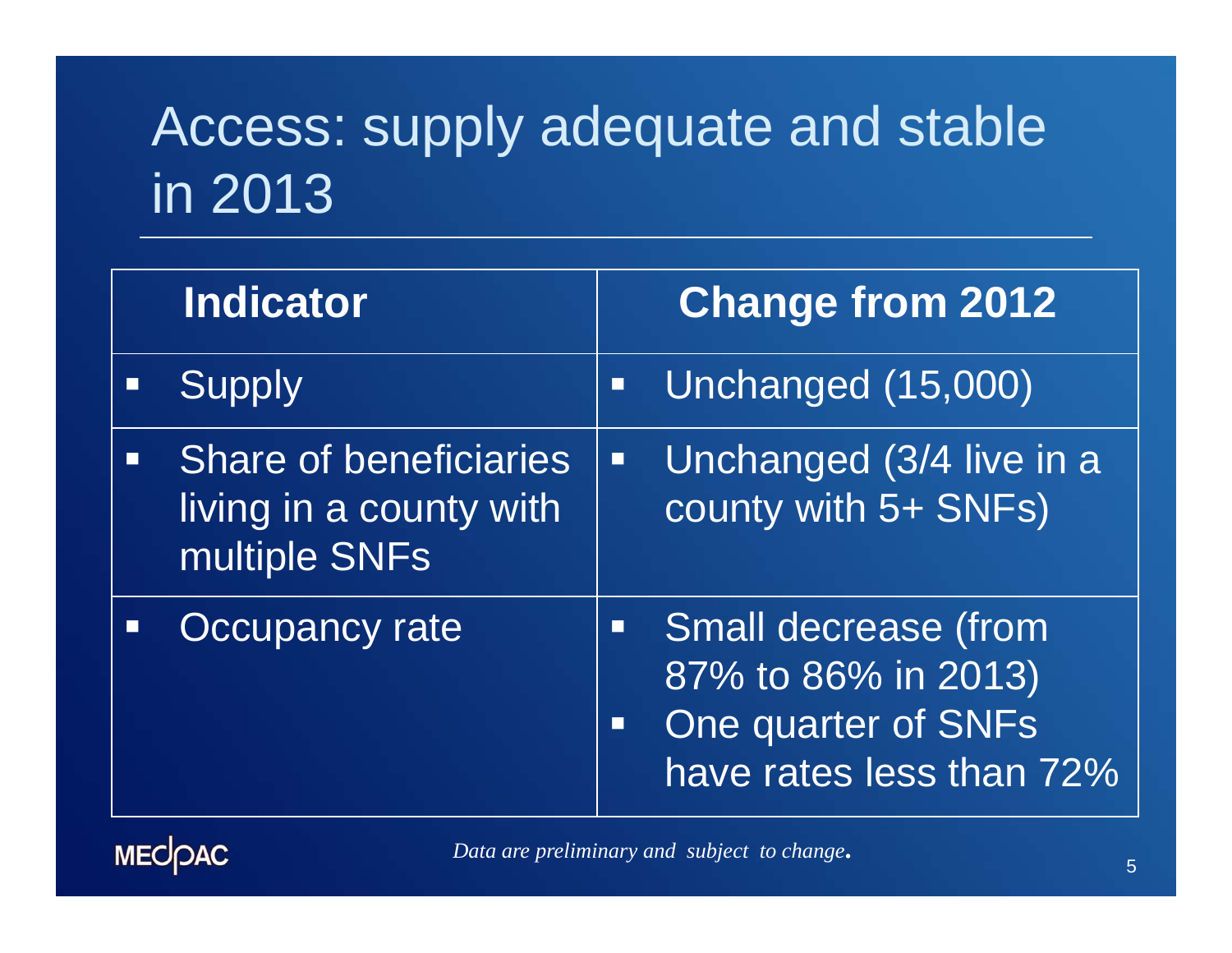### Decline in SNF use in 2013 consistent with reductions in inpatient hospital use



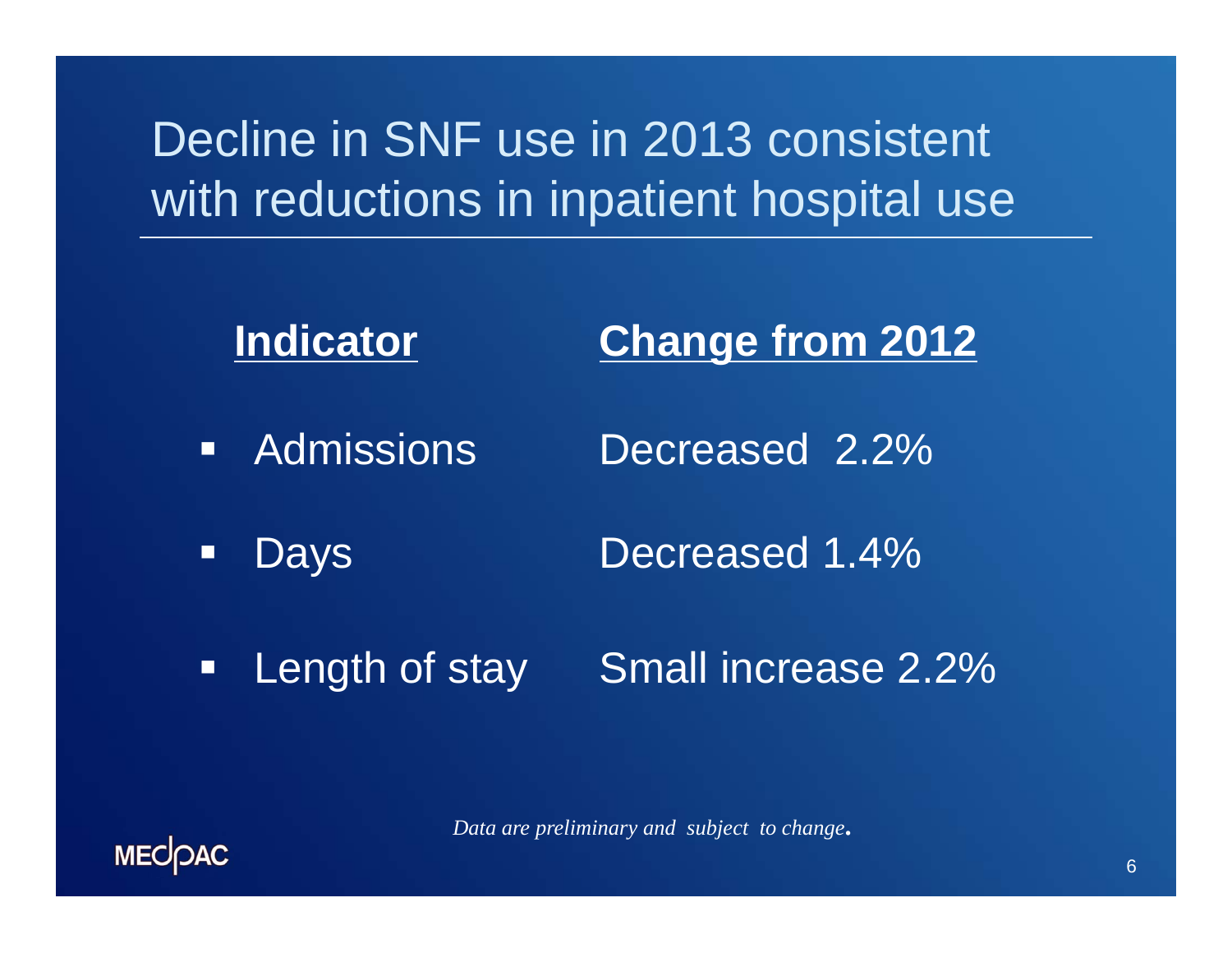# Service use reflects shortcomings of the PPS design

| % of days                | 2002 | 2011   | 2013 |
|--------------------------|------|--------|------|
| Any therapy              | 78%  | $92\%$ | 93%  |
| Intensive therapy        | 29   | 74     | 79   |
| <b>Medically complex</b> | 15.  |        | 6    |

- Amount of therapy drives therapy payments
- π Therapy payments exceed therapy costs
- $\blacksquare$  Payments for nontherapy ancillary services are not based on these services' costs or patient characteristics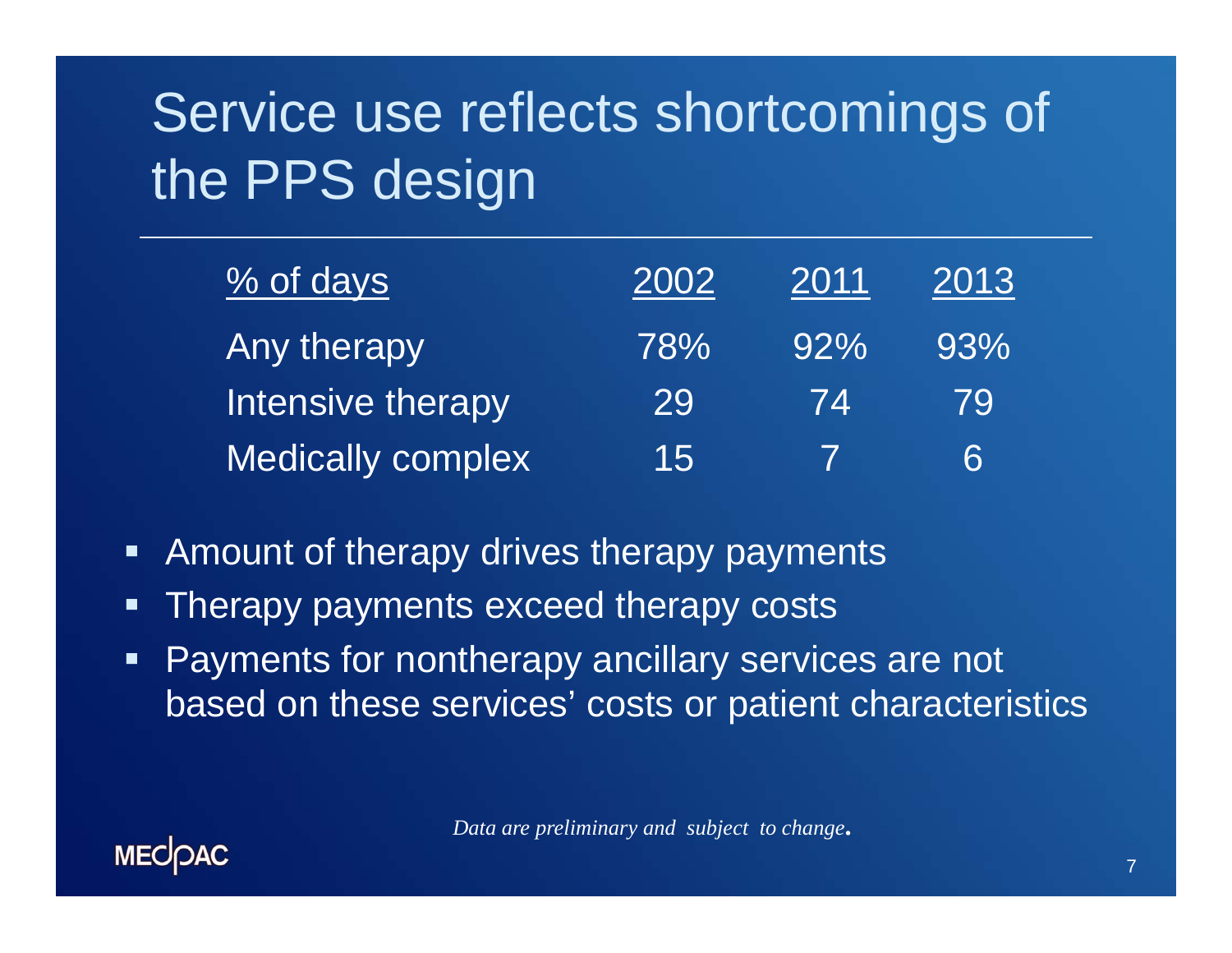Small improvement in rates of community discharge and potentially avoidable rehospitalizations

| <b>Risk-adjusted measure</b>               |             | 2012 2013   |
|--------------------------------------------|-------------|-------------|
| Discharged to community                    |             | 35.6% 37.5% |
| Potentially avoidable rehospitalizations:  |             |             |
| <b>During SNF stay</b>                     | $11.5$ 11.1 |             |
| Within 30 days after discharge<br>from SNF |             |             |
|                                            | 5.6         | 5.5         |
| <b>Combined</b>                            | 15.5        | 15.1        |



*Source: Analysis of MDS data conducted by Kramer et al.. 2015. Data are preliminary and subject to change.*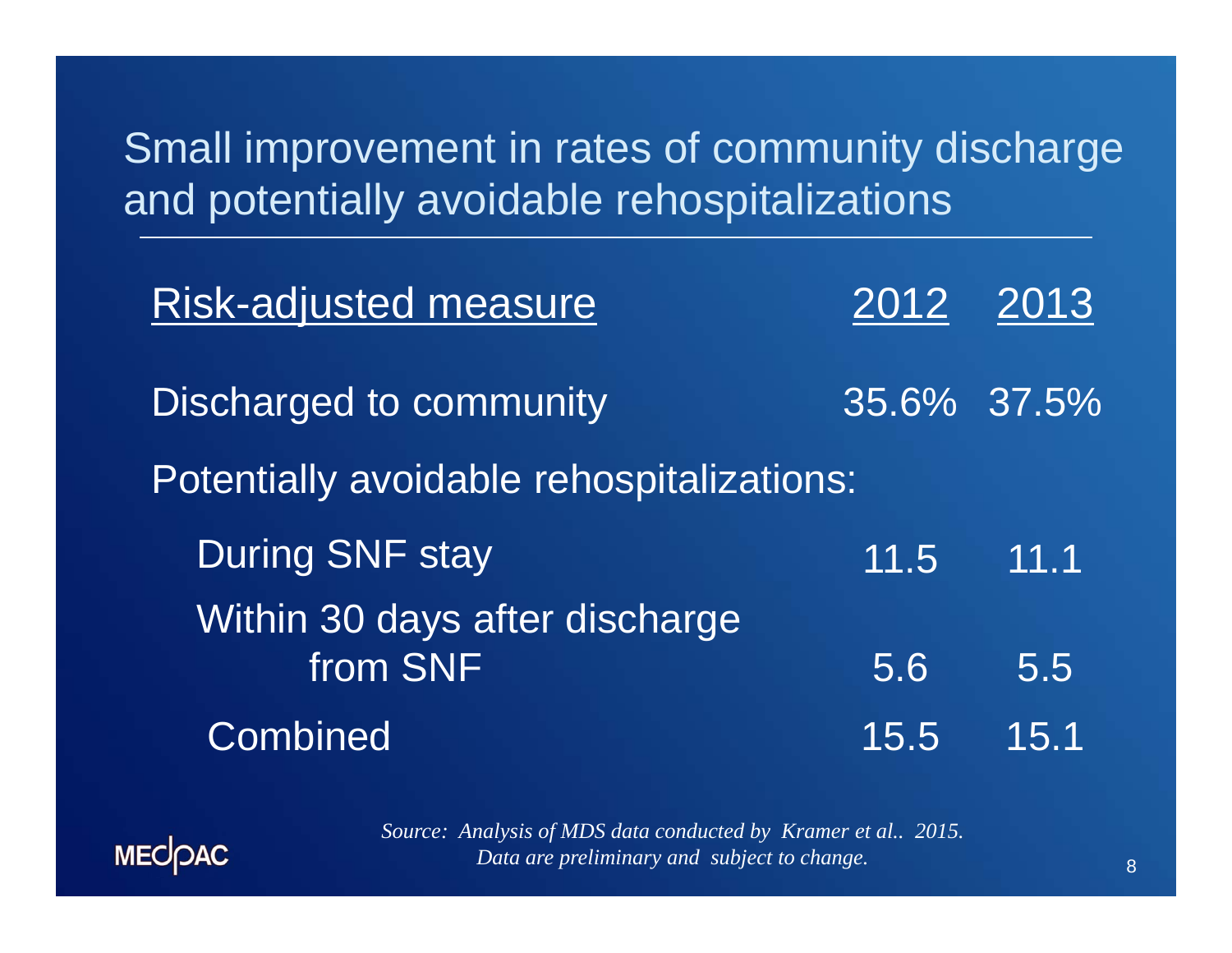## Essentially no change in functional status between 2012-2013

| <b>Risk-adjusted rate</b>                                          | 2012  | 2013  |
|--------------------------------------------------------------------|-------|-------|
| Percent of stays with<br>improvement across 3<br>mobility measures | 43.6% | 43.7% |
| Percent of stays with no<br>declines in mobility                   | 87.2  | 87.2  |

*Source: Analysis of MDS data conducted by Kramer et al. 2015. Data are preliminary and subject to change.*

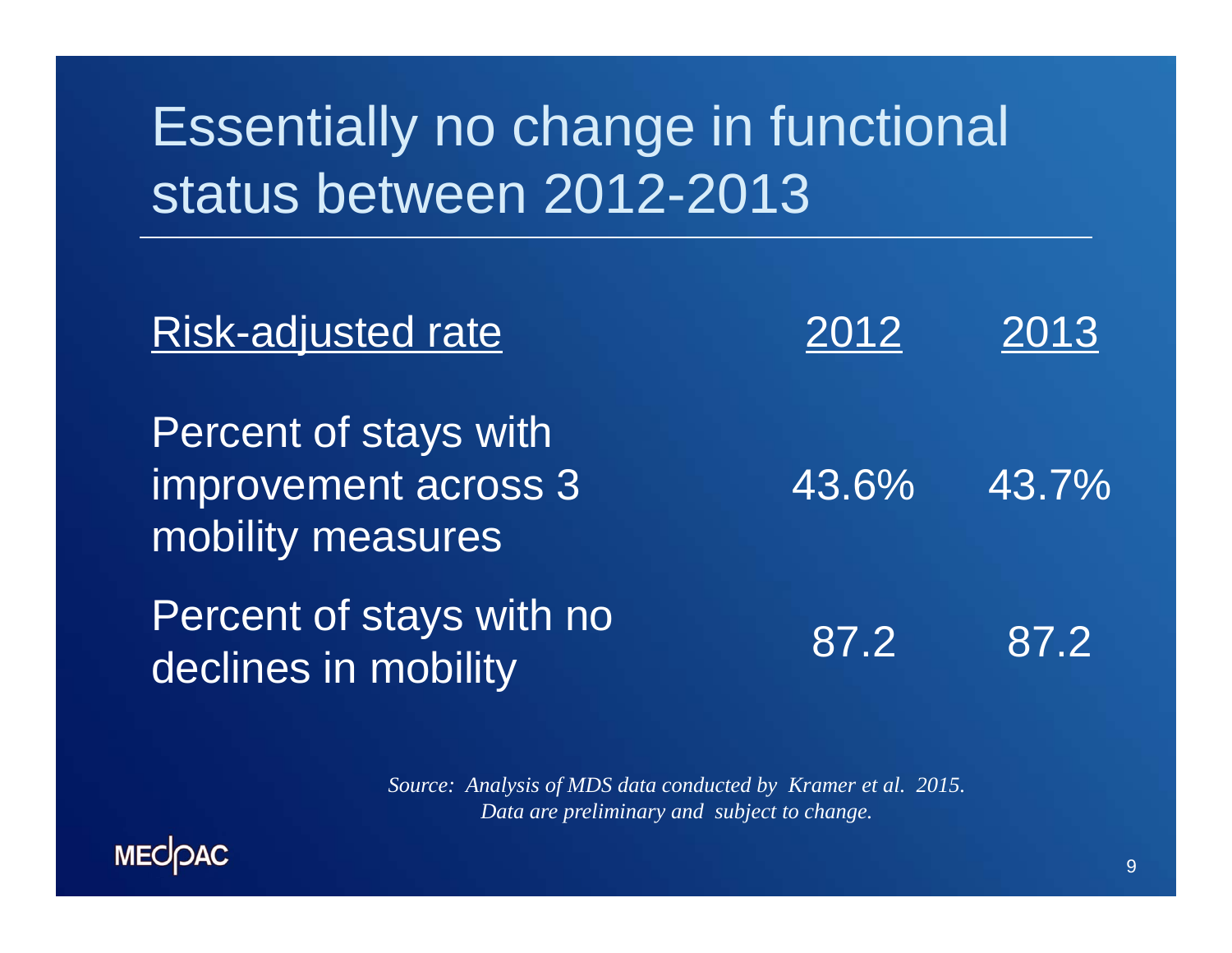### Wide variation in risk-adjusted quality measures indicate opportunities to improve

| <b>Risk-adjusted rate</b>                              | 25th  | <b>75th</b>      |
|--------------------------------------------------------|-------|------------------|
| Discharged to the community                            | 29.2% | 46.6%            |
| <b>Rehospitalized during SNF</b><br>stay               | 8.0   | 13.9             |
| Rehospitalized within 30 days<br>of discharge from SNF | 3.4   | $\overline{7}.2$ |
| Improved mobility                                      | 35.6  | 52.5             |

*Source: Analysis of MDS data conducted by Kramer et al. 2015. Data are preliminary and subject to change.*

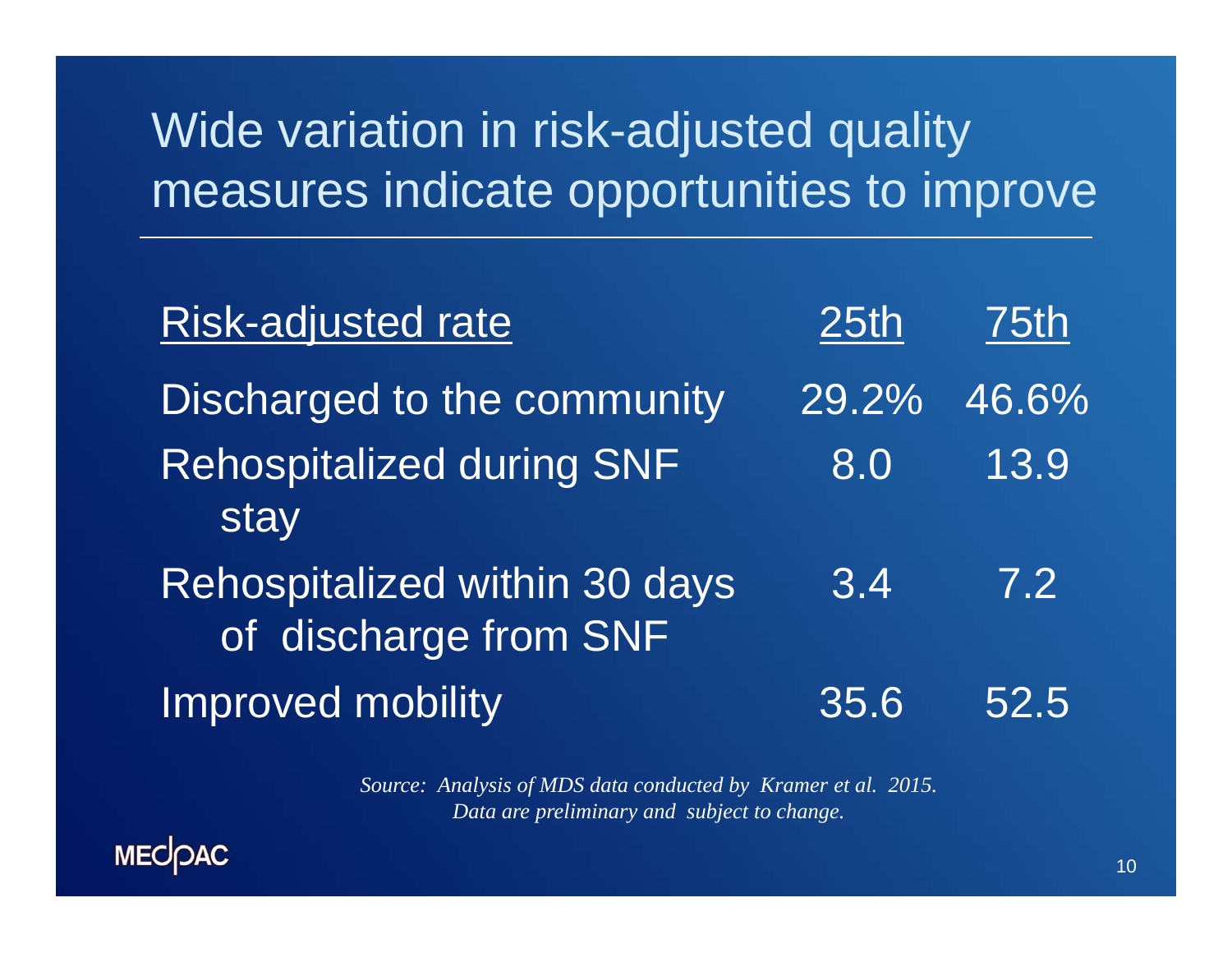### Access to capital is adequate

- **EXPERE Access to capital is adequate and expected** to continue
- **Some lenders are reluctant due to** uncertainties about lower volume and future Medicare policies
- Reluctance is not a reflection of the adequacy of Medicare's payments: Medicare continues to be a payer of choice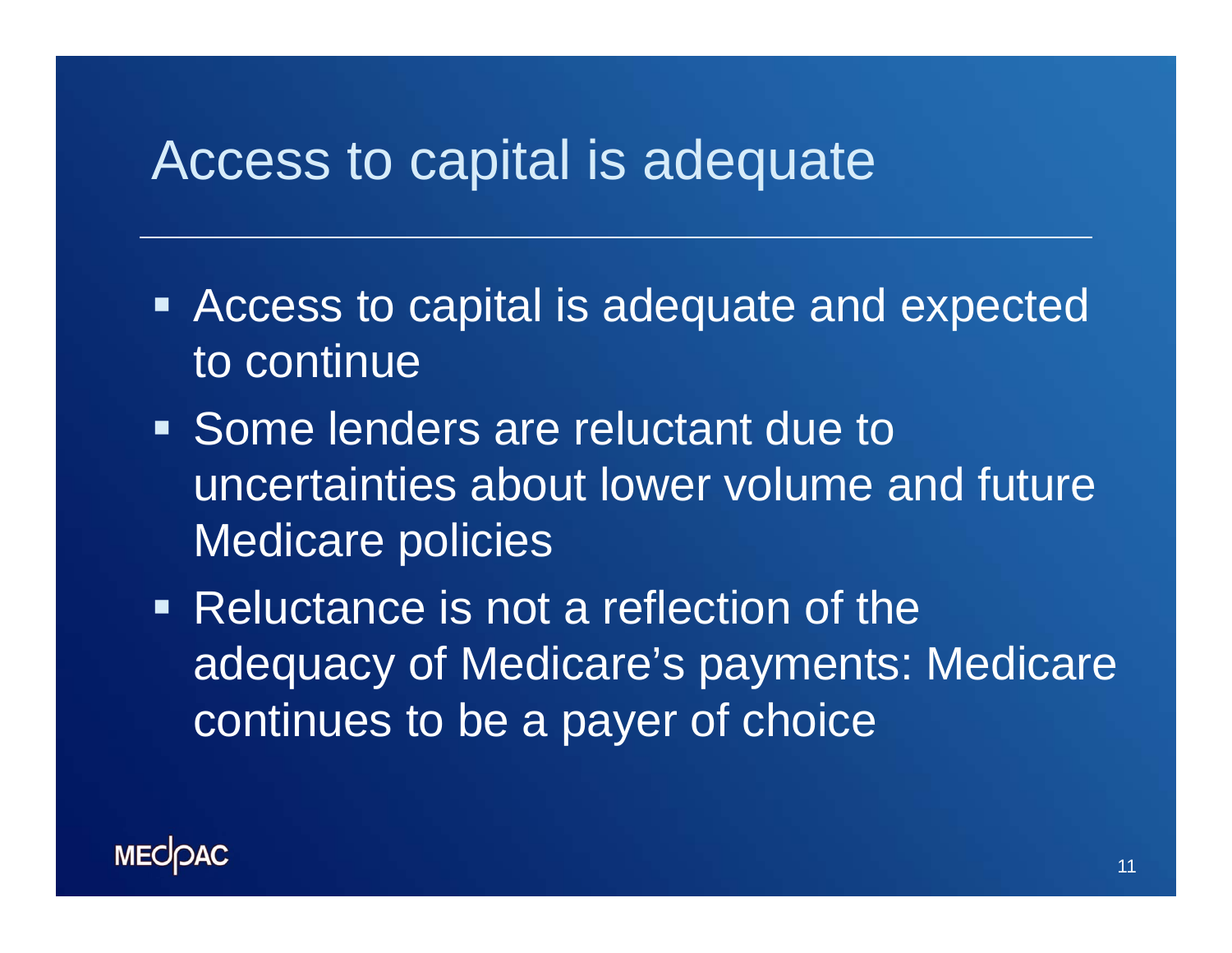### Freestanding SNF Medicare margins

- 2013 margin: 13.1 percent
- Ξ **14<sup>th</sup> year of margins above 10 percent**
- **Margins vary 6-fold** 
	- 25<sup>th</sup> percentile: 3.7%
	- 75<sup>th</sup> percentile: 21.7%

**- High-margin facilities have lower** standardized costs per day and higher payments per day

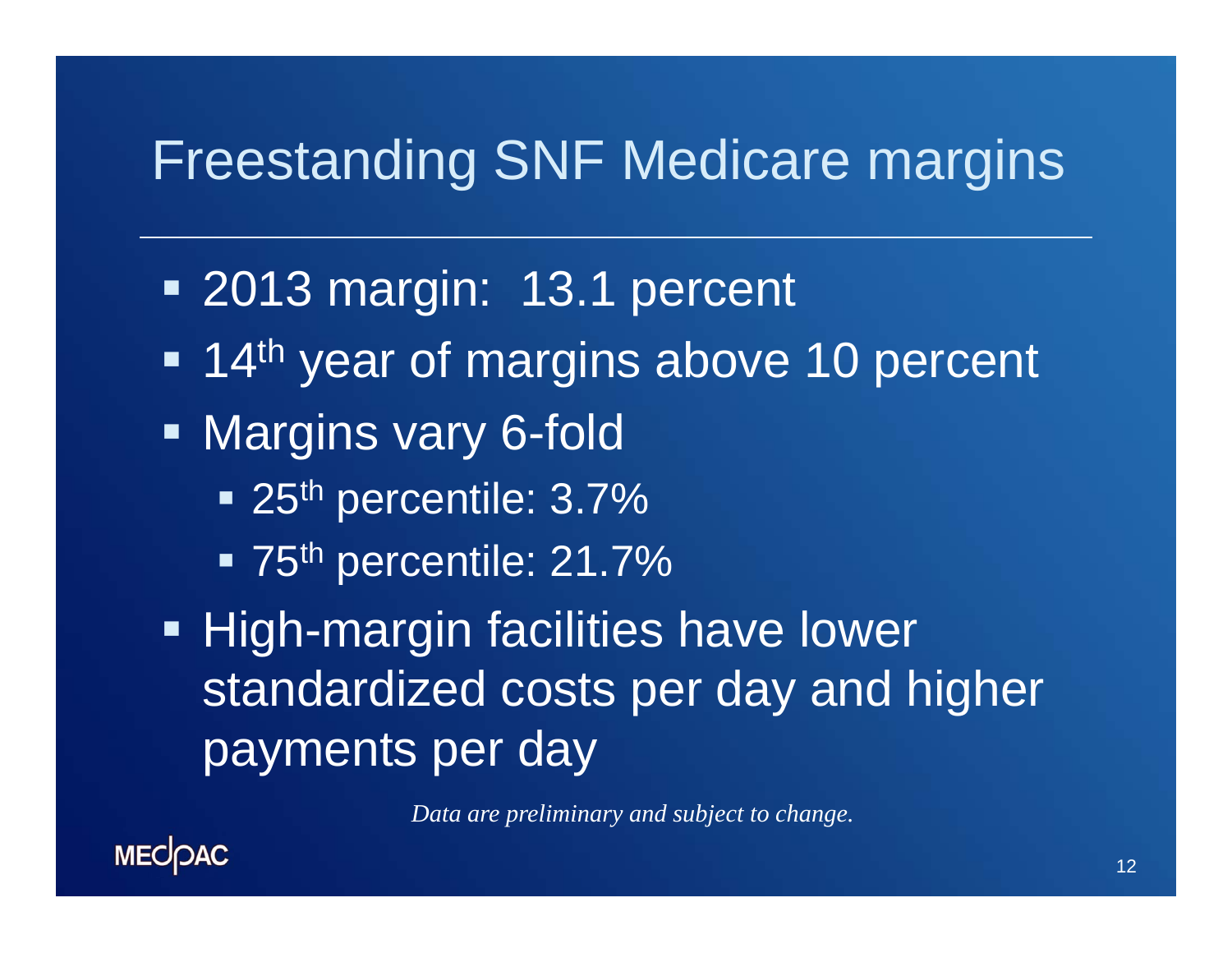## Relatively efficient SNFs in 2013: relatively low cost and high quality

- 524 were relatively efficient (7% of SNFs in the analysis)
- **Compared to the average, efficient** SNFs had:
	- Costs: 7% lower
	- **Community discharge rates: 20% higher**
	- Rehospitalization rates: 18% lower
- Medicare margin: 20.6%

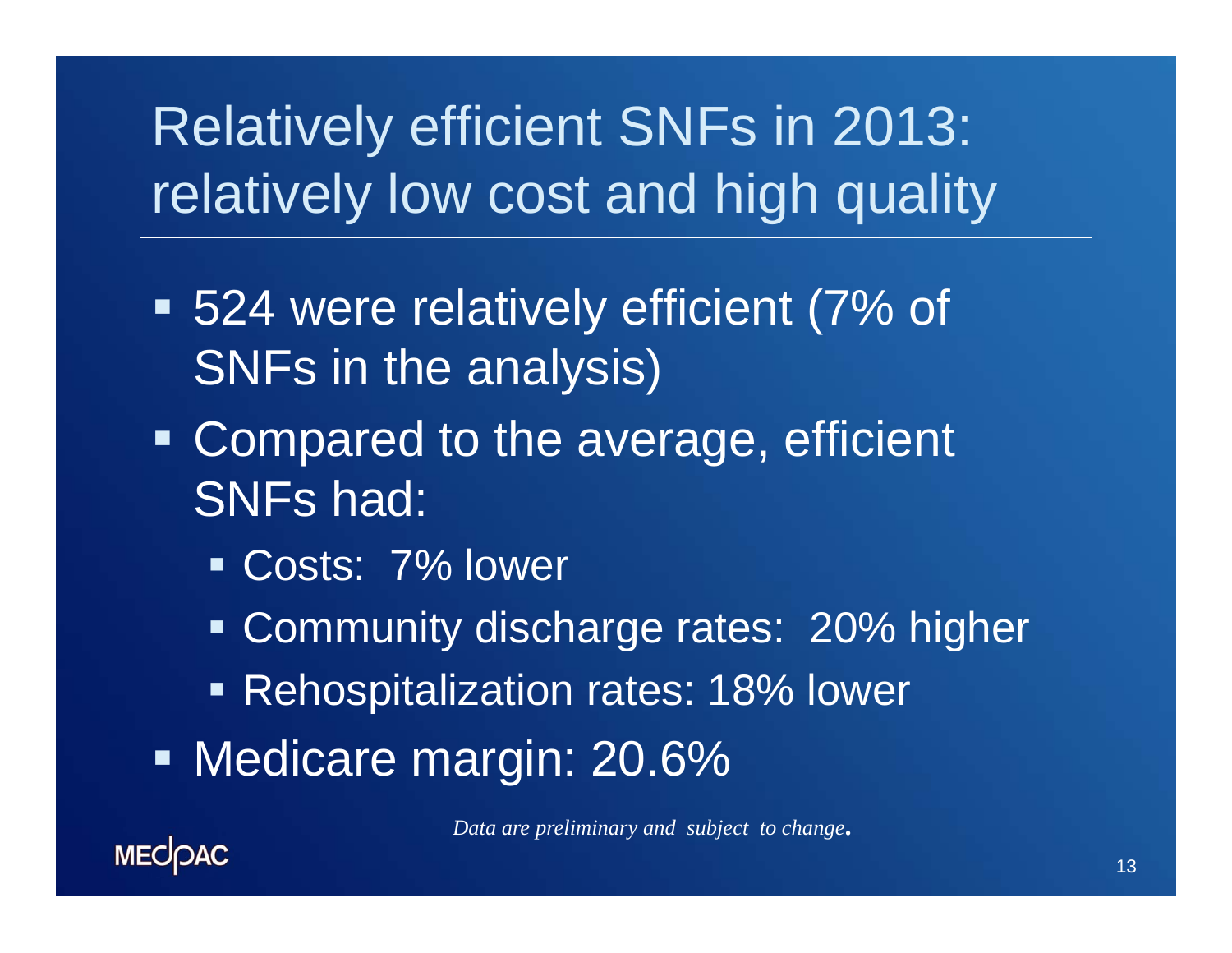## Previous Commission recommendation has two parts

**• Year 1: the prospective payment system** for SNFs should be revised. No update.

 Year 2: payments should be lowered by an initial 4 percent. Subsequent reductions over an appropriate transition until payments are in better alignment with provider costs.

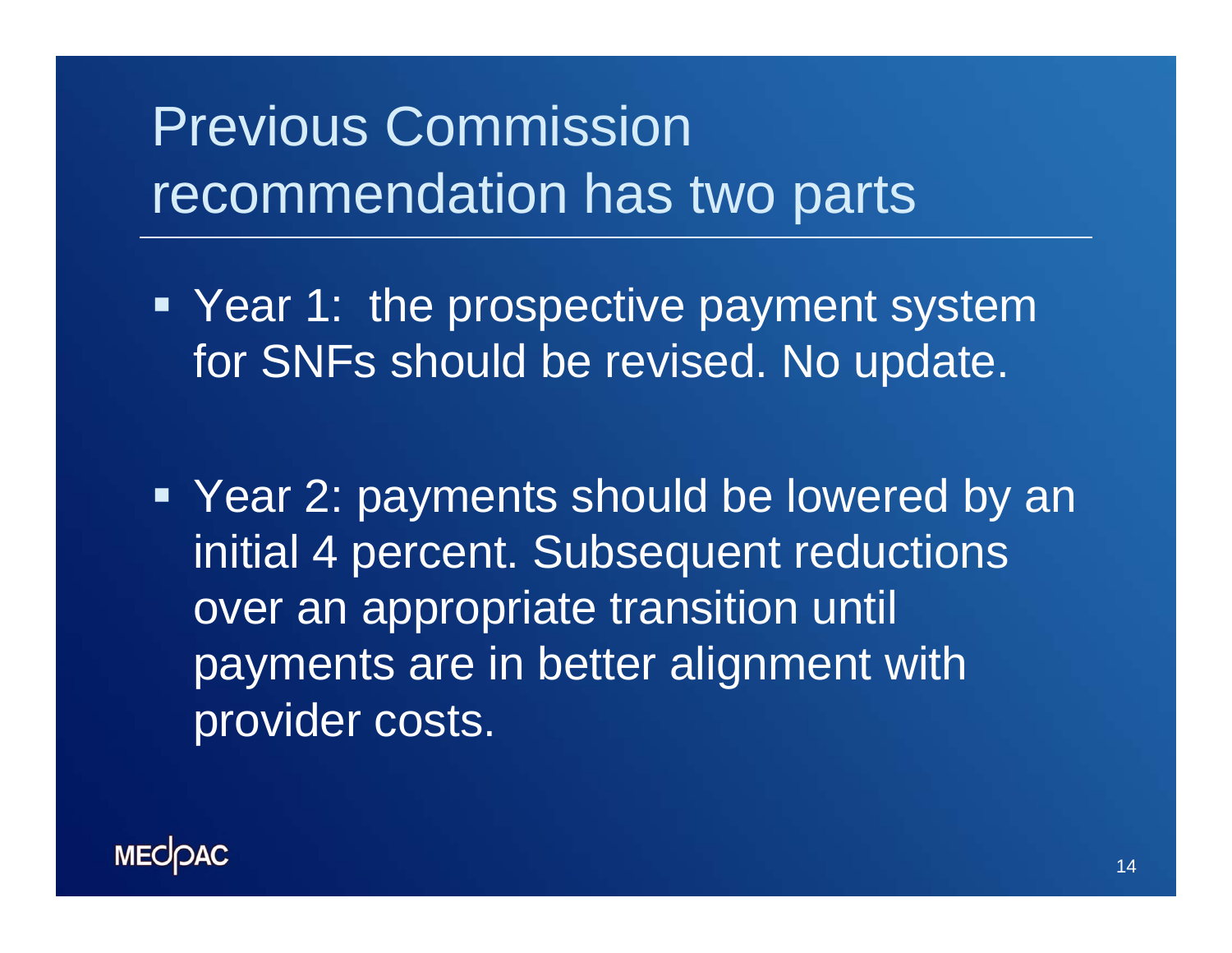### Why revise the SNF PPS?

- **Uneven financial performance partly reflects** shortcomings and biases of PPS
- **Payments for therapy and NTA services have** gotten more inaccurate since 2006
	- Overpayments for therapy services are larger
	- Payments for NTA services are unrelated to their **costs**
- **Longstanding recommendation to revise PPS**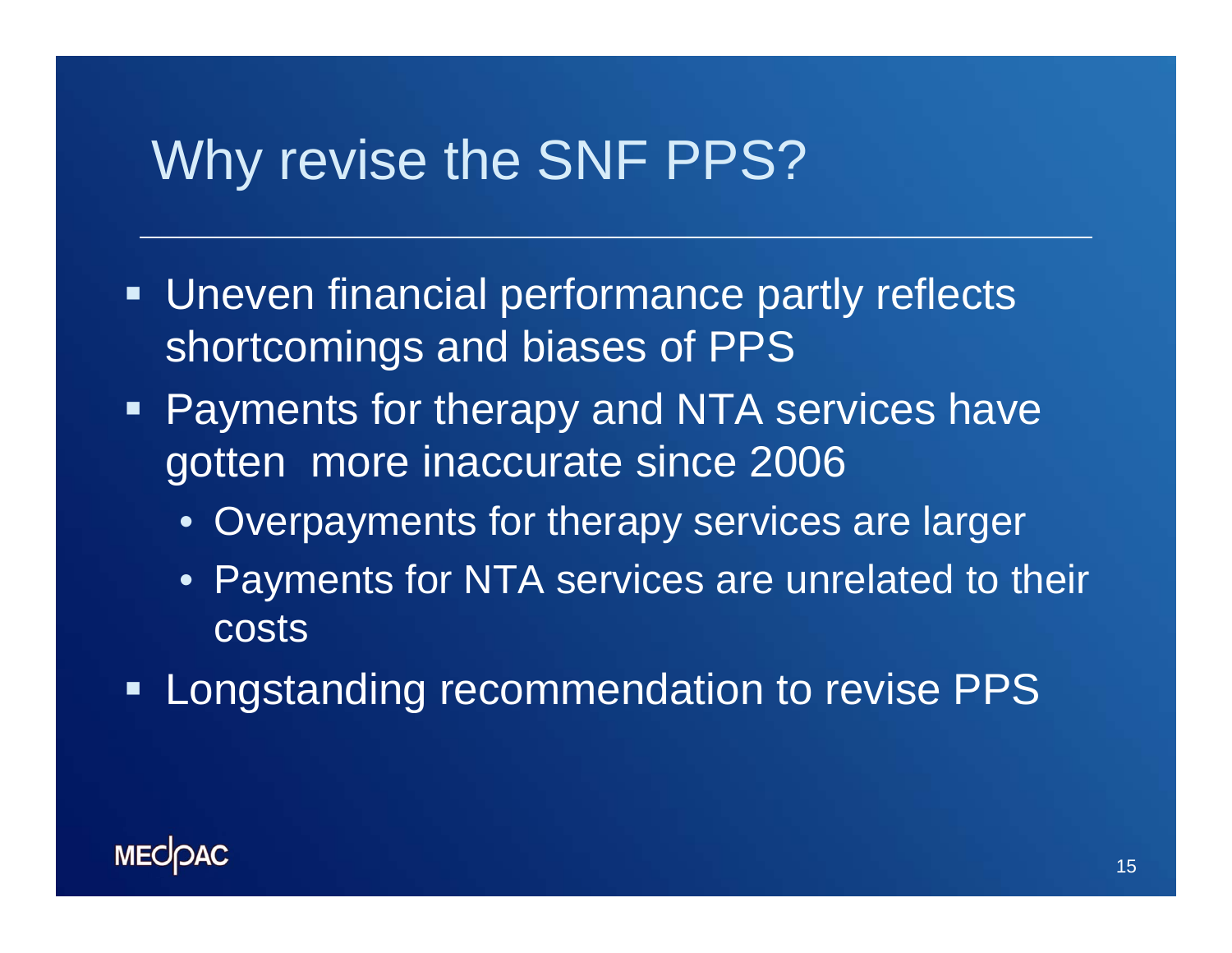## A budget-neutral revised PPS would shift payments across providers

| <b>SNF</b> group                  | Percent change |
|-----------------------------------|----------------|
|                                   | in payments    |
| High share of all days that are:  |                |
| Intensive therapy                 | $-7%$          |
| Clinically complex & special care | 5 to 7         |
| <b>Hospital-based</b>             | 21             |
| For-profit                        | $-1$           |
| <b>Nonprofit</b>                  | $\overline{4}$ |
| <b>Rural</b>                      | 4              |

MECOAC

*Source: Impacts relative to current policy estimated by the Urban Institute 2014.*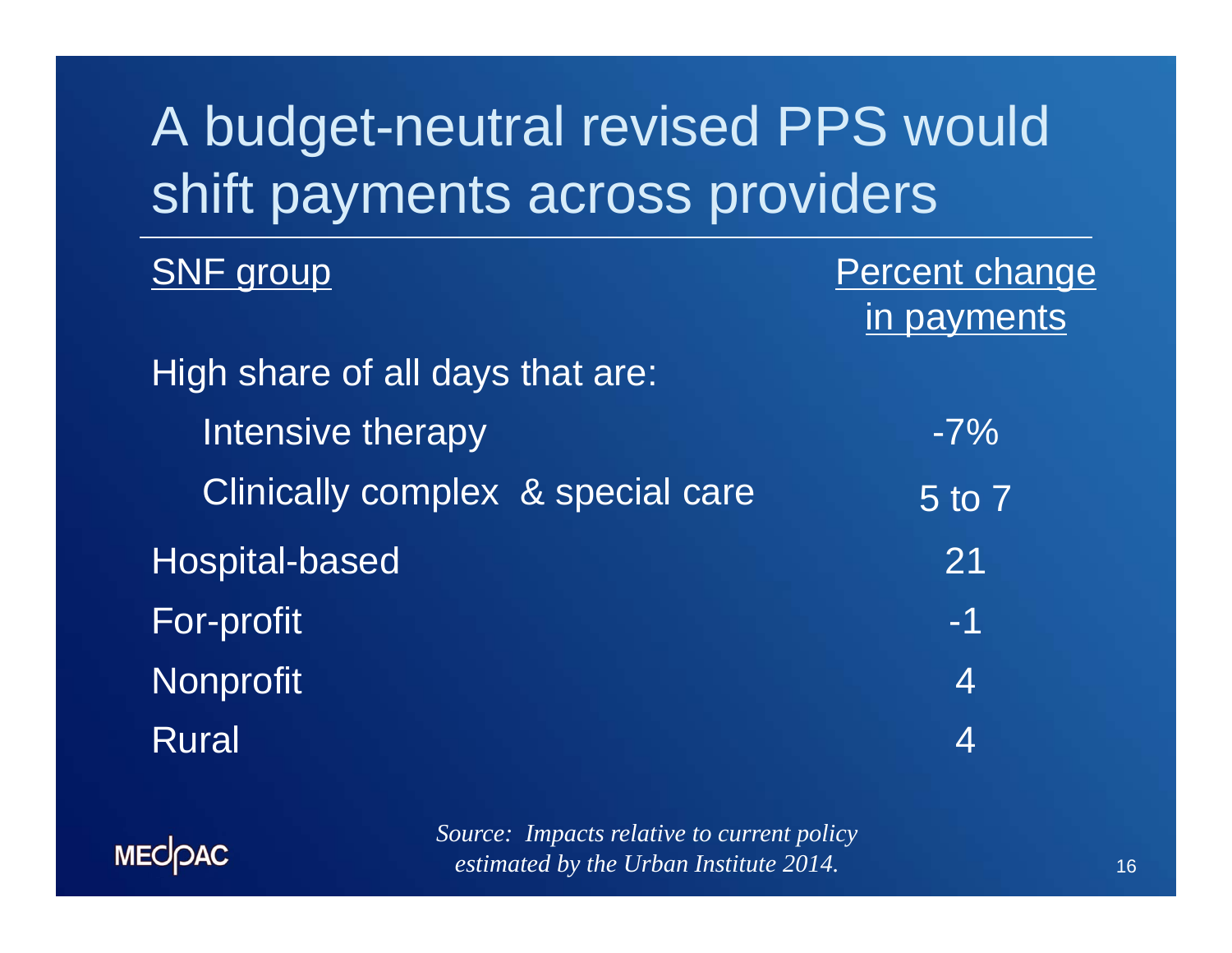### Why rebase Medicare payments?

- **Medicare margins above 10 percent since** 2000
- **Industry responses to policy changes**
- **Variation in Medicare margins is related to** amount of therapy furnished and cost differences
- **FFS payments are considerably higher than** some MA plan payments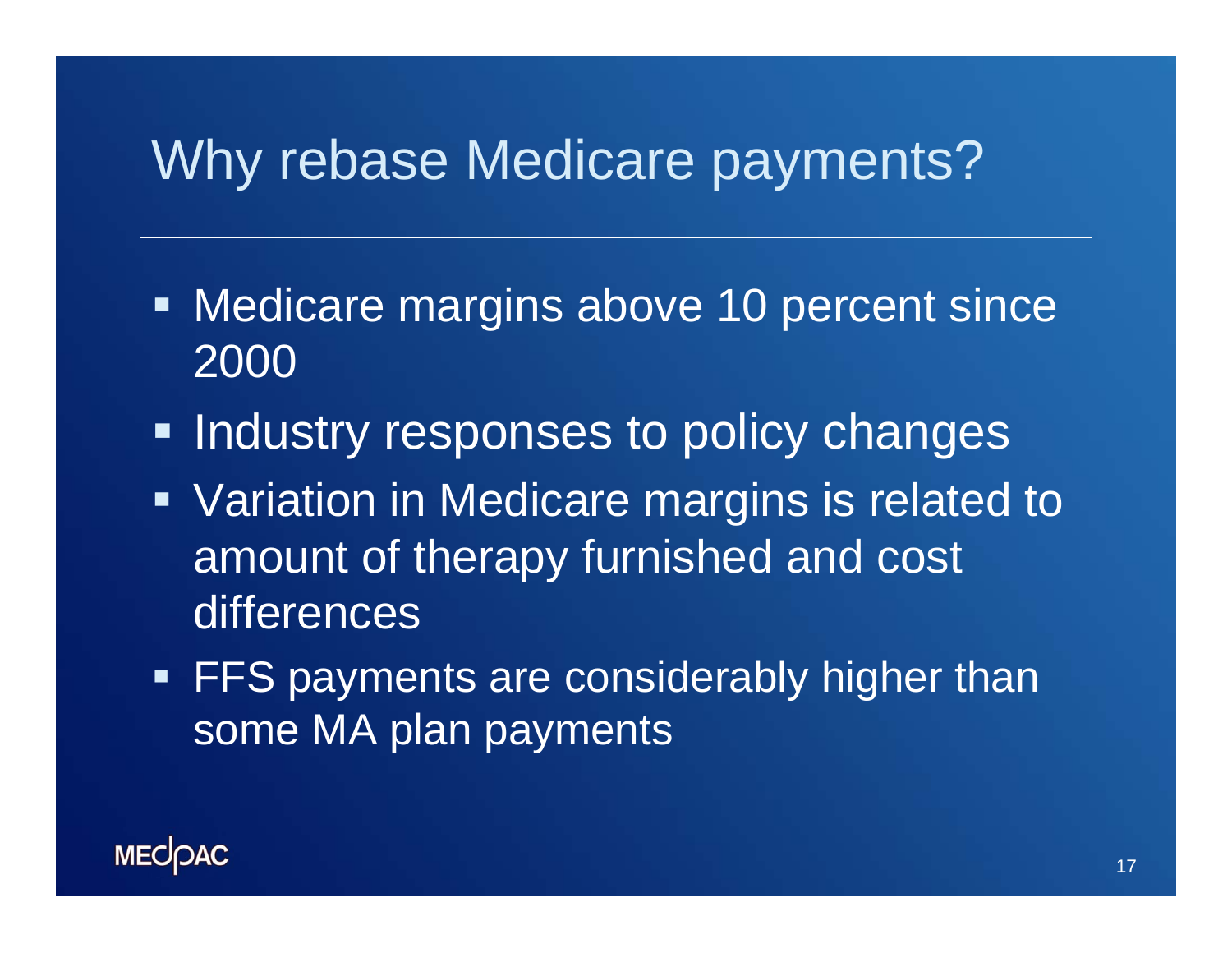## Medicaid trends in nursing home use and spending

Number of facilities (2014) Almost 15,000 Users (2011) 1.6 million Spending (estimate 2014) \$52 billion Non-Medicare margin (2013) -1.9% Total margin (2013) 1.9%